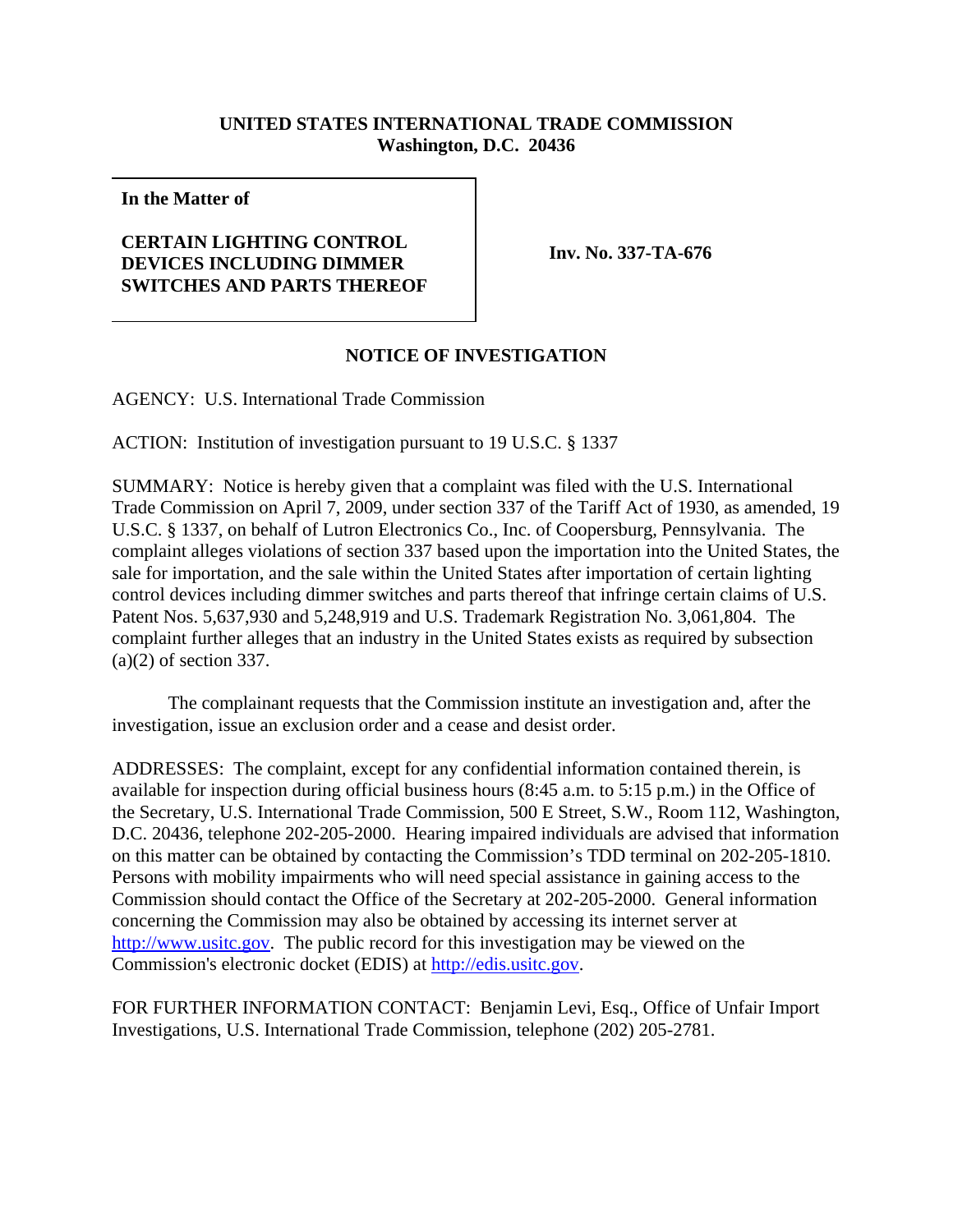AUTHORITY: The authority for institution of this investigation is contained in section 337 of the Tariff Act of 1930, as amended, and in section 210.10 of the Commission's Rules of Practice and Procedure, 19 C.F.R. § 210.10 (2009).

SCOPE OF INVESTIGATION: Having considered the complaint, the U.S. International Trade Commission, on May 4, 2009, ORDERED THAT –

(1) Pursuant to subsection (b) of section 337 of the Tariff Act of 1930, as amended, an investigation be instituted to determine:

(a) whether there is a violation of subsection  $(a)(1)(B)$  of section 337 in the importation into the United States, the sale for importation, or the sale within the United States after importation of certain lighting control devices including dimmer switches or parts thereof that infringe one or more of claims 36, 38-41, 47, 53, 54, 56, 58, 60, 65, 67-70, 76, 82, 83, 85, 87, 89, 94, 96-99, 105, 111, 112, 114, 116, 118, 178, 180, 189, and 197 of U.S. Patent No. 5,637,930 or claims 1, 2, 5-8, 11-13, 15-20, 23, 25-32, 35, 36, and 38 of U.S. Patent No. 5,248,919, and whether an industry in the United States exists as required by subsection (a)(2) of section 337; and

(b) whether there is a violation of subsection  $(a)(1)(C)$  of section 337 in the importation into the United States, the sale for importation, or the sale within the United States after importation of certain lighting control devices including dimmer switches or parts thereof by reason of infringement of U.S. Trademark Registration No. 3,061,804, and whether an industry in the United States exists as required by subsection (a)(2) of section 337; and

(2) For the purpose of the investigation so instituted, the following are hereby named as parties upon which this notice of investigation shall be served:

(a) The complainant is  $-$ 

Lutron Electronics Co., Inc. 7200 Suter Road Coopersburg, PA 18036

(b) The respondent is the following entity alleged to be in violation of section 337, and is the party upon which the complaint is to be served:

> Universal Smart Electric Corp. 17795 Sky Park Circle, Suite H Irvine, CA 92614